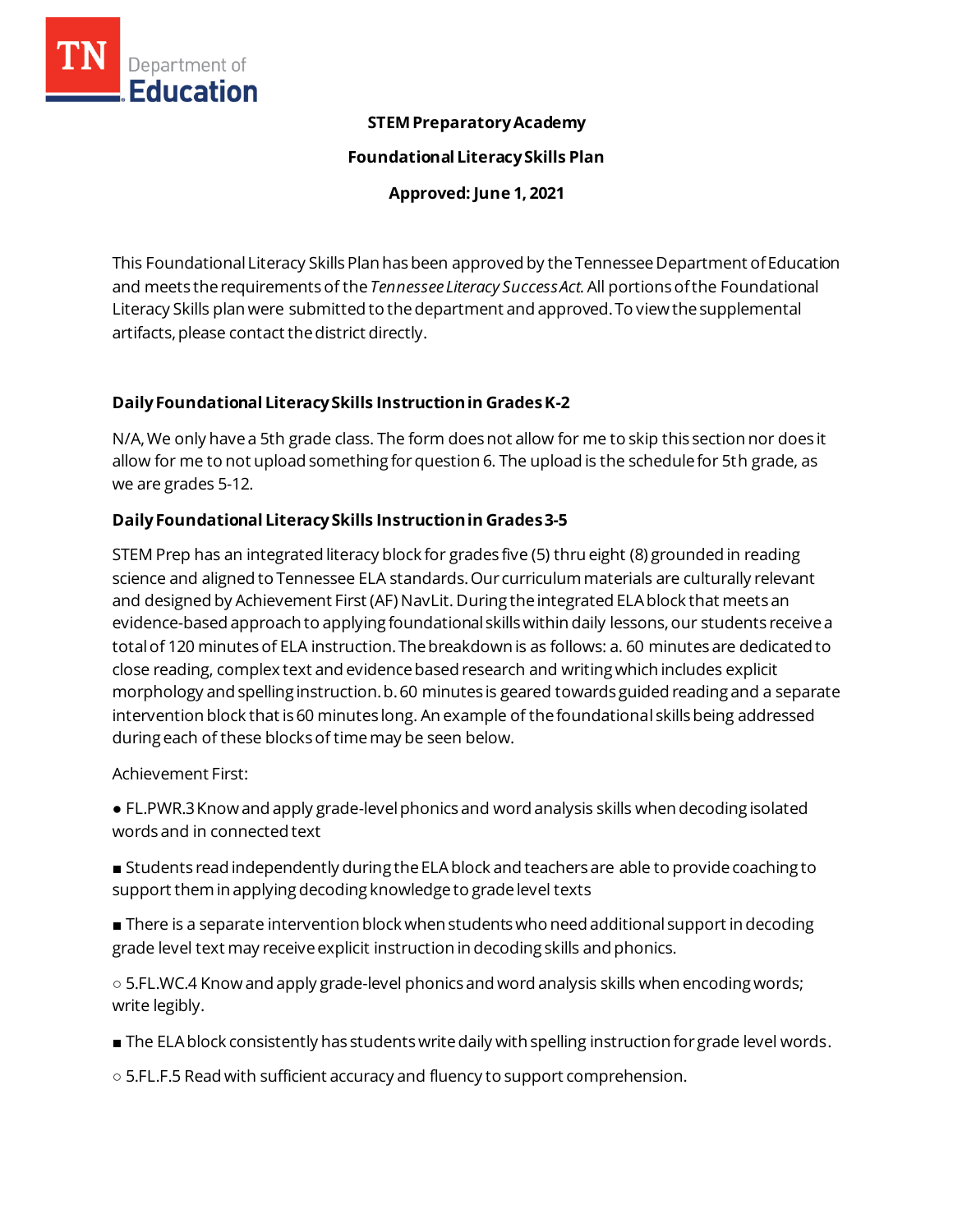■ Students in class read and reread grade level texts including both nonfiction and literature with Lexile range of 750-920 to develop both strong comprehension and fluency.

■ Outside the daily ELA block, students receive intervention which may include repeated reading to improve comprehension and fluency.

■ During the ELA block teachers will coach students to reread to develop stronger comprehension and to use context clues to establish the meaning of unknown words.

○ 5.FL.SC.6 Demonstrate command of the conventions of standard English grammar and usage when speaking and conventions of standard English grammar and usage, including capitalization and punctuation, when writing.

■ Students will have daily opportunities to discuss texts and teachers are given training and coaching on how to encourage and support students in using the conventions of standard English grammar and usage.

■ Students have daily opportunities to write and explicit instruction in grammar and opportunities to edit their work based on teacher feedback.

■ There are several tasks given that require students to write multiple cohesive paragraphs on topic

○ 5.FL.VA.7a Determine or clarify the meaning of unknown and multiple-meaning words and phrases based on grade 5 reading and content, choosing flexibly from a range of strategies; 5.FL.VA.7b Demonstrate understanding of figurative language, word relationships, and nuances in word meanings; 5.FL.VA.7b Demonstrate understanding of figurative language, word relationships, and nuances in word meanings.

■ Students will receive daily vocabulary instruction on two tier-2 vocabulary words. This instruction is based on the work of Isabel Beck from the University of Pittsburgh.

■ Students will receive direct instruction to unpack figurative language including devices such as similes and metaphors and then consistently be given opportunities to apply this knowledge to unpack the meaning of texts both in discussion and in response to text dependent questions.

■ This includes daily direct instruction on tier 2 vocab for approximately 10 minutes daily. Vocabulary instruction is based on the evidence based practices developed by Isabel Beck and is dedicated to developing students' holistic literacy approach to fluency, vocabulary, and comprehension coherently as recommended by research.

## **Approved Instructional Materialsfor Grades K-2**

Approved waiver for other materials

## **Approved Instructional Materials for Grades 3-5**

Approved waiver for other materials

## **AdditionalInformation about Instructional Materials**

We are using Achievement First curriculum. The Waiver is apart of the Charter authorization.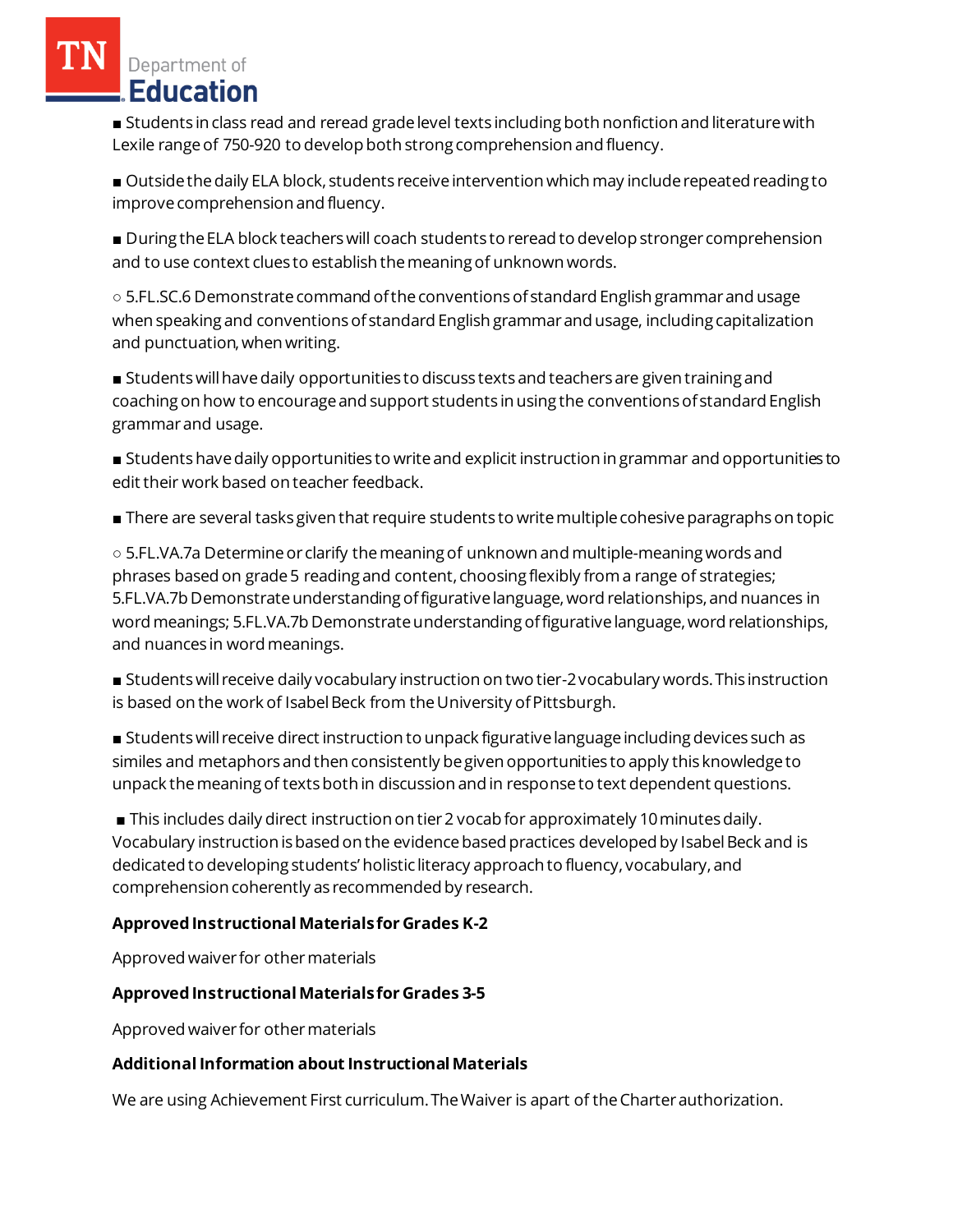### **Universal Reading Screener for Grades K-5. This screener complies with RTI<sup>2</sup>and Say Dyslexia requirements.**

We will use multiple screeners including: NWEA MAP assessment, Wilson reading screeners as well as the state universal screening option.

### **Intervention Structure and Supports**

Tier II- LLI and Just Words LLI: The LLI systems are designed to be used with small groups of students who need intensive support to achieve grade-level competencies in both reading and writing. It also provides strong support for students who are acquiring English as an additional language and are receiving classroom reading instruction in English. You may also decide to include students who are identified as having special needs if the content of LLI meets the educational program specifications for the student.

Each level within LLI provides:

- A combination of reading, writing, and phonics/word study
- Emphasis on teaching for comprehending strategies
- Explicit attention to genre and to the features of fiction and nonfiction texts
- Special attention to the disciplinary reading, literature inquiry, and writing about reading
- Specific work on sounds, letters, and words in activities designed to help students notice the details of written language and learn how words "work"
- Close reading opportunities
- Help for students in expanding their vocabularies
- Explicit teaching for fluent and phrased reading
- Opportunities to write about reading to learn a variety of writing strategies
- Built-in level-by-level descriptions and competencies from The Fountas & Pinnell Literacy Continuum, PreK–8to monitor student progress and guide teaching

● Communication tools for informing parents about what children are learning and how they can support them at home

● Online resources for assessment, record keeping, lesson instruction, and home-to-school connections.

Just Words: Just Words® is a highly explicit, multisensory decoding and spelling program for students in grades 4–12 and adults who have mild to moderate gaps in their decoding and spelling proficiency but do not require intensive intervention. The program is designed for students with below-average decoding and spelling scores and should be combined with other literature-rich programs. Just Words aligns with a school or district's Multi-tiered System of Supports (MTSS) or Response to Intervention (RTI) framework of instruction by delivering a Tier 2 intervention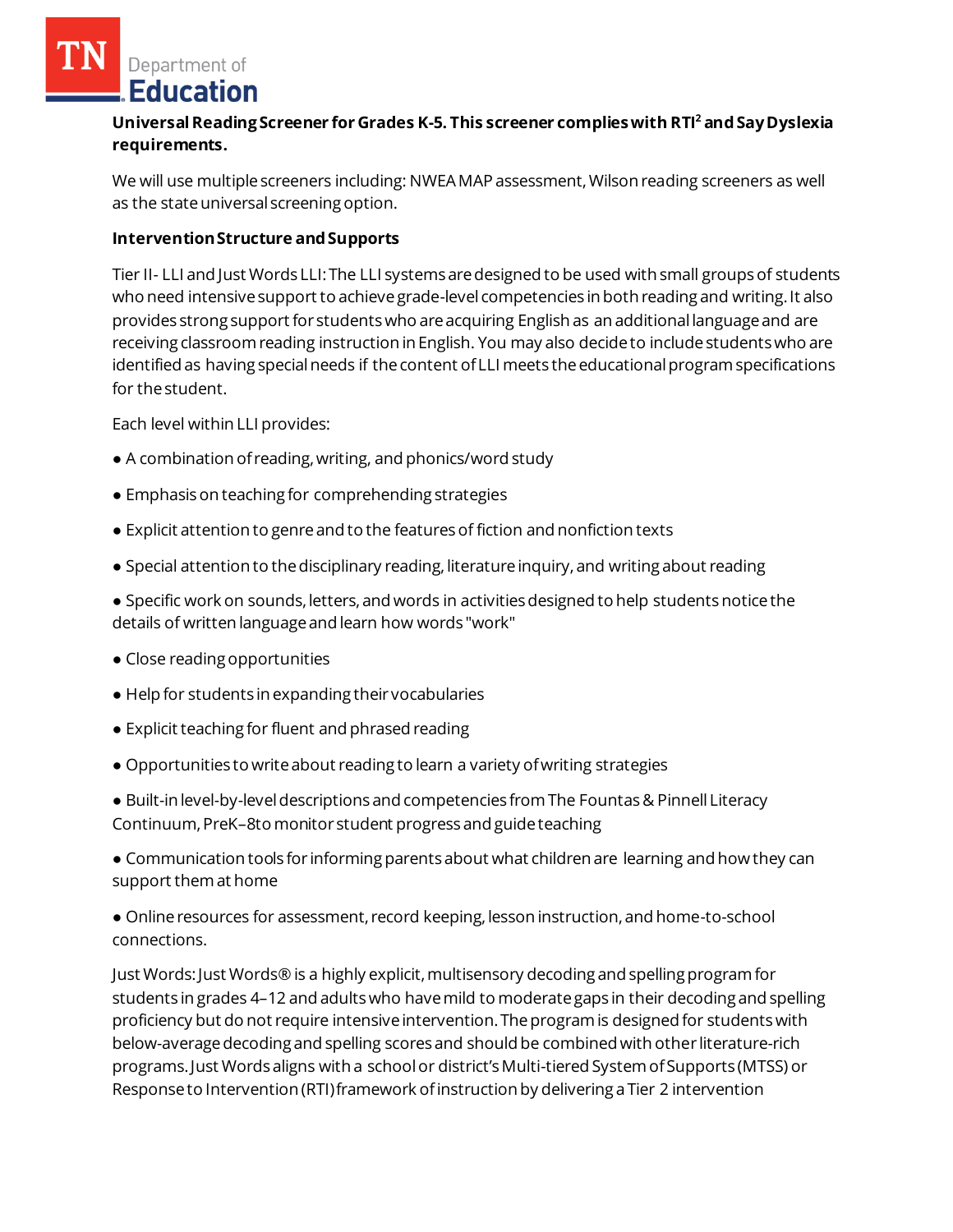addressing a sophisticated study of word structure with explicit teaching of "how English works" for both decoding and spelling automaticity. It is designed for students who can benefit from the targeted word study focus without requiring the more comprehensive intervention of the Wilson Reading System®. Tier III--WRS Wilson Reading System: The Wilson Reading System (WRS) is an intensive Tier 3 program for students in grades 2-12 and adults with word-level deficits who are not making sufficient progress through their current intervention; have been unable to learn with other teaching strategies and require multisensory language instruction; or who require more intensive structured literacy instruction due to a language-based learning disability, such as dyslexia. As a structured literacy program based on phonological-coding research and Orton-Gillingham principles, WRS directly and systematically teaches the structure of the English language. Through the program, students learn fluent decoding and encoding skills to the level of mastery. From the beginning Steps of the program, students receive instruction in: Word structure for automatic decoding and spelling Word recognition and spelling of high frequency words, including irregular words Vocabulary Sentence-level text reading with ease, expression, and understanding Listening comprehension with age-appropriate narrative and informational text Reading comprehension with narrative and expository text of increasing levels of difficulty Organization of information for oral or written expression Proofreading skills Self-monitoring for word recognition accuracy and comprehension Data teams use progress monitoring data during weekly meetings to assess student progress and make instructional decisions regarding material, duration and intensity

### **Parent Notification Plan/HomeLiteracyReports**

All parents of STEM students will be notified of the importance of reading on grade level and the disparate life outcomes associated when they do not. Students who receive LLI every day and in groups of the recommended size (3 to a group for the Primary Systems and 4 to a group for Intermediate) are given a running record every week to week-and-a-half. Teachers use the running records during bi- weekly parent conferences. Bi-Weekly communication provides clear explanation of the exact skill gap to be practiced. This also provides parents with explicit at home activities that they can engage with their student and material that are free. This information will be provided to parents every progress report and report card cycle meaning that parents will be informed 8 times a year (or approx every 4.5 weeks). Listed below are a variety of parent letters that will be shared with parents parents of STEM students will be notified of the importance of reading on grade and the disparate life outcomes associated when they do not. Students who

● Introductory Parent letters in English, French, Haitian/Creole, Spanish and Hmong. I attached an English and Spanish version.

● Letters that explain what the students will be learning at each F&P Level in the particular LLI system in English, French, Haitian/Creole, Spanish and Hmong. I attached an English and Spanish version.

- LLI Exit Letter in English, French, Haitian/Creole, Spanish and Hmong.
- Student Achievement Log
- LLI Communication Sheet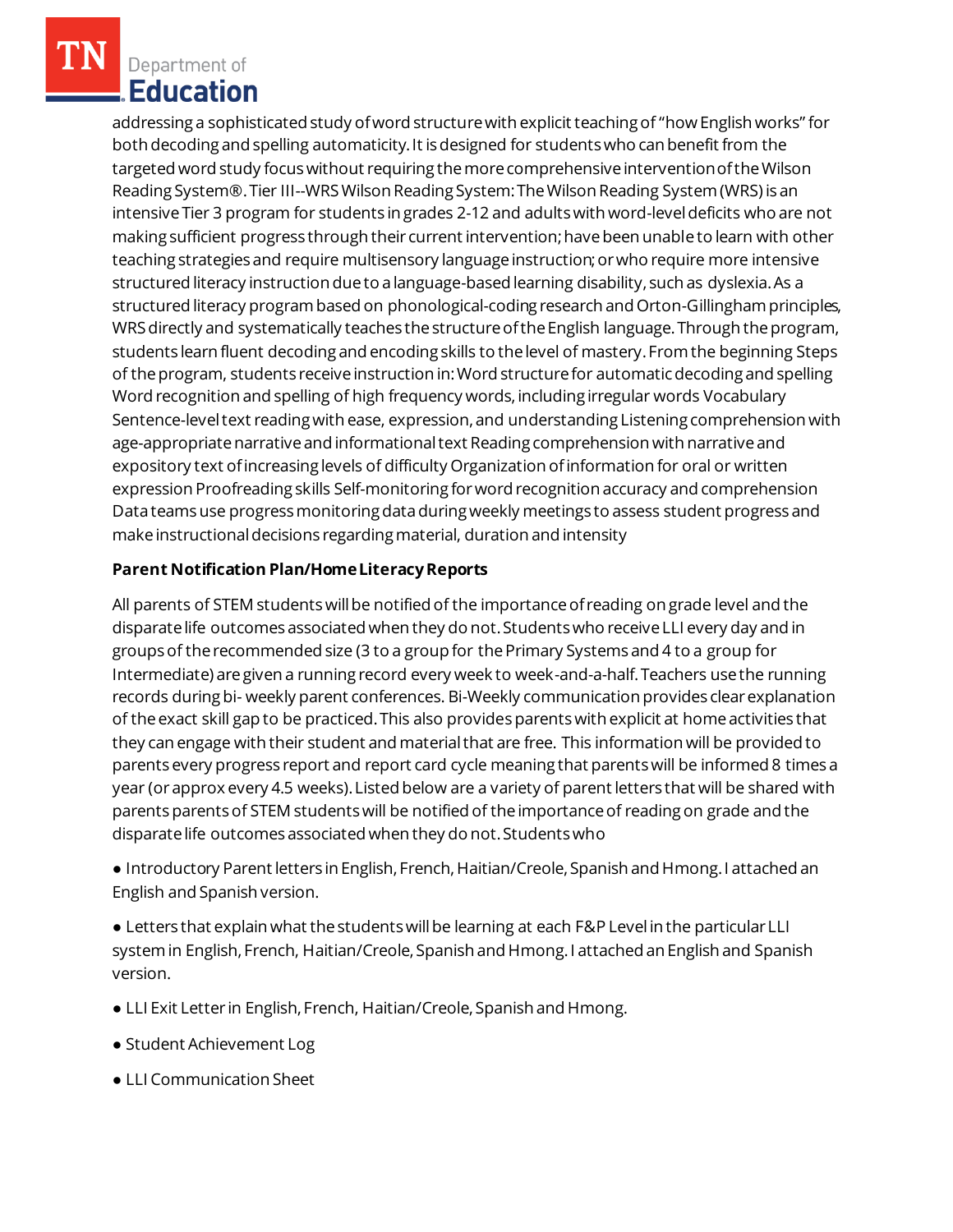#### **Professional Development Plan**

5th grade teachers have been invited and signed up to engage in the Reading 360 Early Literacy Training provided by the state, LLI, Just Words and WRS. Week 1 is Online self-paced modules. All 5th grade teachers will complete the online modules. Reading 360 Early Literacy Training (Week 2) is an In-person cohort-style training applying the theoretical knowledge gained in the online modules to foundational skills curriculum and instruction. Analysis of district universal screener data training will take place in Summer (July/August) of 2021. 5th grade teachers will be trained in how to read assessments and review EOY data to determine trends in co-hort and individual student performance. This will inform classroom practices and inform initial RTI2/3 groups. Weekly PLC's are used for Teacher collaboration for unit-and lesson-level prep. Using protocols developed in partnership with a professional learning vendor, teachers will collaborate to prepare at the unit-and lesson-level. This will be lead by Academic Deans. The Center for Research in Educational Policy (CREP) at the University of Memphis conducted scientific studies that assessed the efficacy of Fountas & Pinnell's Leveled Literacy Intervention (LLI) and confirmed that it is effective in significantly improving the literacy achievement of struggling readers and writers in grades K–5. All 5th grade teachers will be trained in LLI. In each lesson, students read texts that have been carefully structured to present vocabulary words that students need to know in order to deal with literate language (academic vocabulary). Through direct vocabulary instruction after reading, their knowledge of words is deepened. Students also study the morphology, or meaning units of words through direct instruction. They become aware of their own word learning and the strategies they need to learn new words. The lesson structure provides for explicit teaching of fluency in six dimensions: pausing, phrasing, word stress, intonation, rate, and integration. Students revisit texts to practice fluent reading; teachers use a range of routines to support fluency. Since the texts provided to students are within their control (with teacher support or at an easy level), it is possible to read them with fluency on first readings and during rereading. This training will be hosted by Wilson certified instructors and occur in August and be monitored by monthly. Teachers will demonstrate mastery by completing online professional development modules. Wilson Language Training and Wilson® Accredited Partners have received accreditation by the International Dyslexia Association. They are authorized to offer professional learning for Wilson's programs, based on the instructor's specific credentials for each program and level. A credentialed Fundations® Presenter, Just Words® Presenter or Wilson® Credentialed Trainer is on staff or under contract with the Partner to deliver professional learning. Just Words aligns with a school or district's Multi-tiered System of Supports (MTSS) or Response to Intervention (RTI) framework of instruction by delivering a Tier 2 intervention addressing a sophisticated study of word structure with explicit teaching of "how English works" for both decoding and spelling automaticity. As a structured literacy program based on phonological-coding research and Orton-Gillingham principles, WRS directly and systematically teaches the structure of the English language. Through the program, students learn fluent decoding and encoding skills to the level of mastery. From the beginning Steps of the program, students receive instruction in: Word structure, in depth, for automatic decoding and spelling Word recognition and spelling of high frequency words, including irregular words Vocabulary, word understanding, and word-learning skills Sentence-level text reading with ease, expression, and understanding